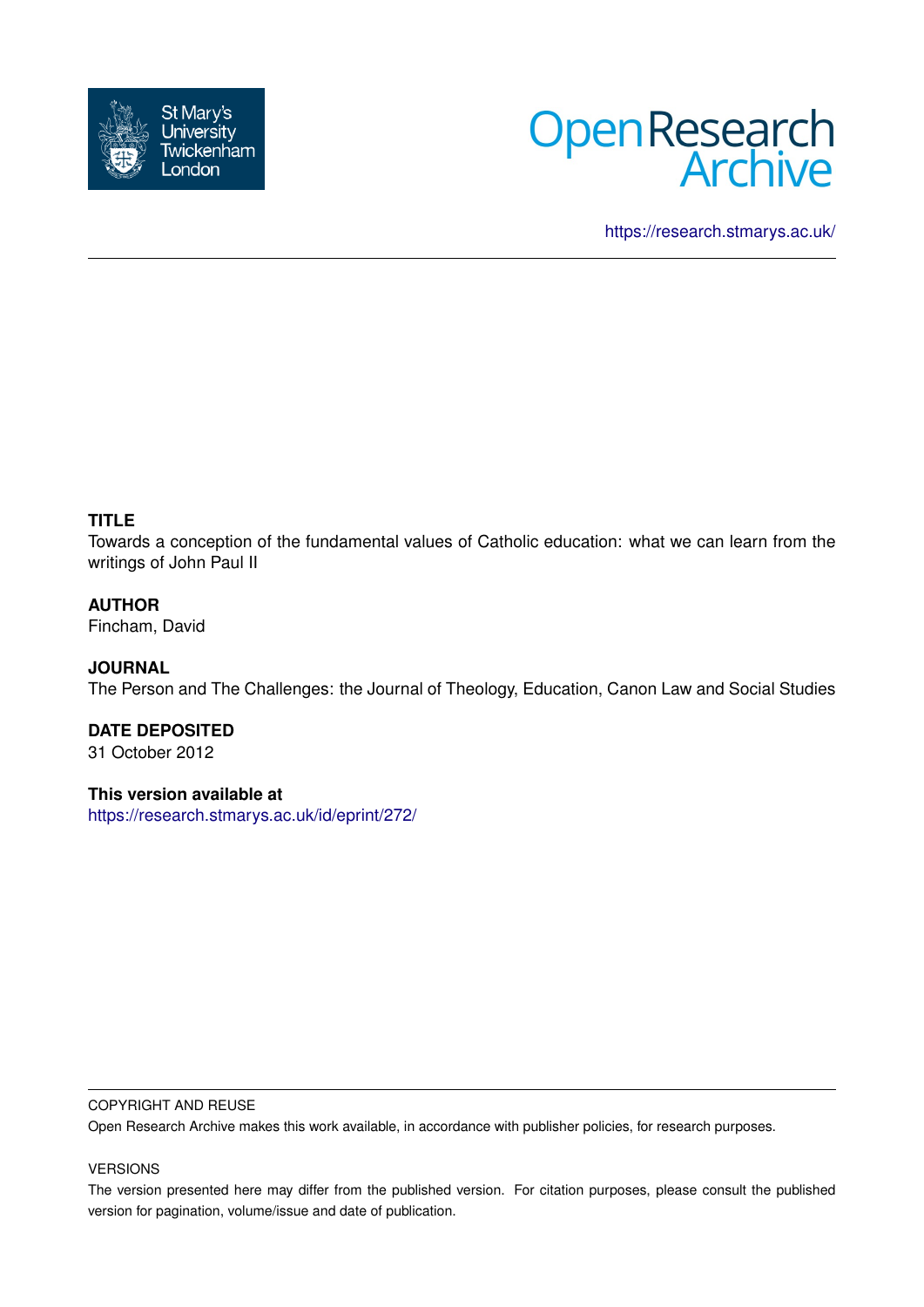St Mary's **University College** Twickenham **London** 



*Towards a conception of the fundamental values of Catholic education: what we can learn from the writings of John Paul II.*

# Bib citation:

Fincham, David (2012)*Towards a conception of the fundamental values of Catholic education: what we can learn from the writings of John Paul II.* The Person and The Challenges, 2 (1). pp. 103-120. ISSN 2083-8018

Version: Pre-print

Official link http://www.wt.diecezja.tarnow.pl/index.php/the-person-and-thechallenges [Journal website]

Copyright and Moral Rights for the articles on this site are retained by the individual authors and/or other copyright owners. For more information on Open-Research Archive's data policy on reuse of materials please consult http:// research.smuc.ac.uk/policies.html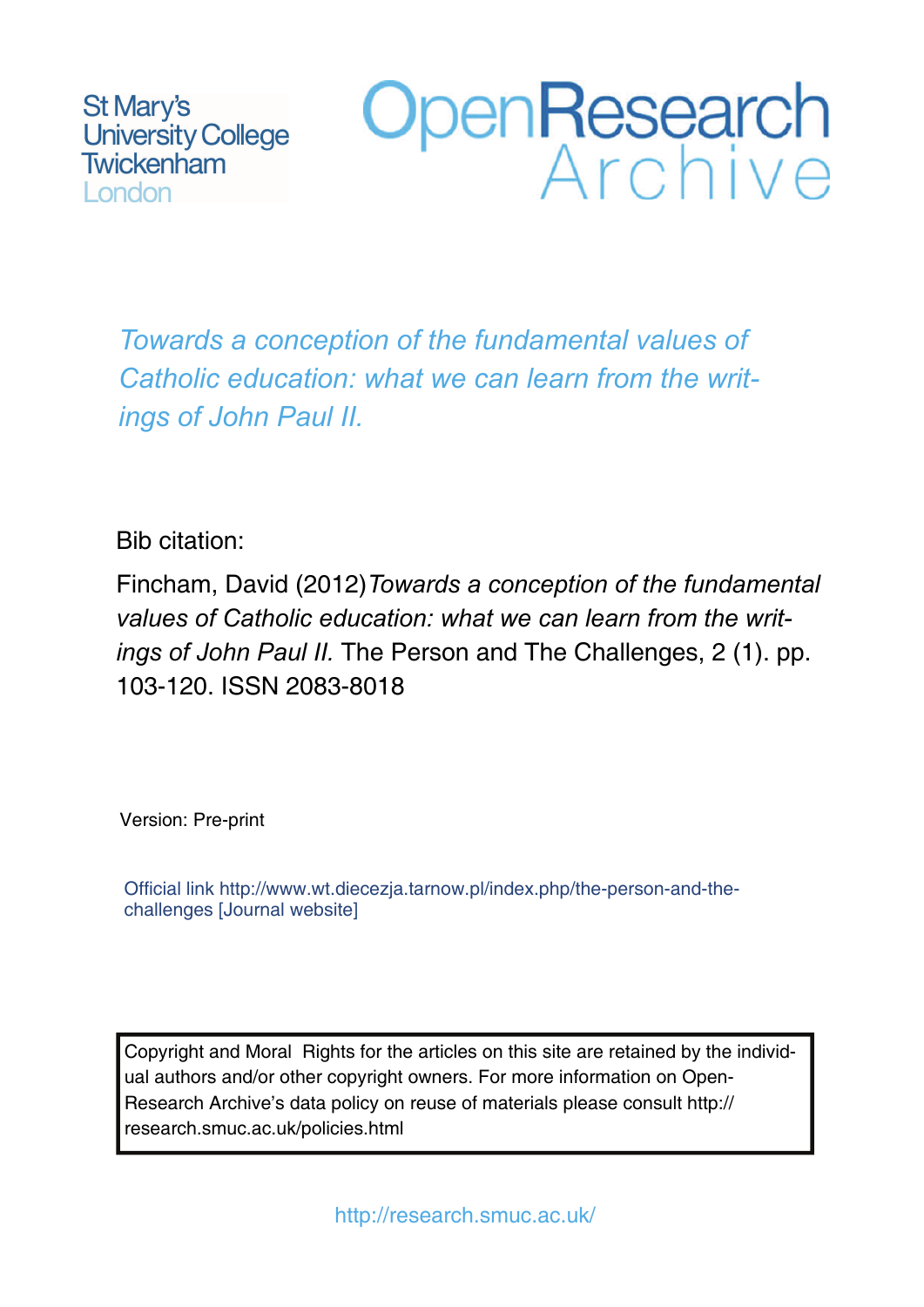# **Towards a conception of the fundamental values of Catholic education: what we can learn from the writings of John Paul II**

**Abstract:** *This paper sets out to examine online contributions made by twenty-two students pursuing the M.A. programme in Catholic School Leadership at St Mary's University College in Twickenham, London during the academic year 2010-2011. In response to a question about the views of Blessed Pope John Paul II concerning the subject of education, they offered their perceptions in postings to online discussions. The focus of this paper is to draw inferences from the responses that they made.*

## **1. Introduction**

 $\overline{a}$ 

It is not, perhaps, widely appreciated that Blessed John Paul II took a considerable interest in education. Indeed, during his long papacy (1978-2005), he issued a large number of encyclicals, apostolic letters, exhortations, addresses and other public documents. Characteristically, all these statements were both creative and faithful to the spirit of Vatican  $II$ .

With regard to education, he consistently supported the spirit of renewal affirmed by Vatican  $II^1$ , as expressed in the seminal document, *Gravissimum Educationis.* 2 Thus, throughout his writings and speeches, where the subject of education was a salient theme, John Paul II emphasised the primary role of parents in their children's education, the value of family life and the education of young people for the future of humanity. In his encyclical, *Fides et Ratio* (1998), moreover, he also explores the implications of relationship between faith and reason for education.

At the beginning of the twenty-first century, Catholic education faces considerable challenges. In a globalised world that is characterised by moral relativism, secularism and materialism, it is evident that Catholic schools are confronted with potential tensions in balancing demands to achieve quality in secular terms, whilst, at the same time, upholding Catholic educational principles. Consequently, the reflections of John Paul II on education are of particular interest when addressing contemporary issues.

In their aim to maintain a distinctive Catholic ethos and identity, informed by gospel values, Catholic schools face compelling forces from the market economy, from materialism and

<sup>&</sup>lt;sup>1</sup> Pope John Paul II's commitment to the spirit of Vatican II, for example, is vindicated in *The Catholic School on the Threshold of the Third Millennium* (1997: n.19), where it is stated: "Moreover, we must remember that teachers and educators fulfil a specific Christian vocation and share an equally specific participation in the mission of the Church, to the extent that 'it depends chiefly on them whether the Catholic school achieves its purpose'".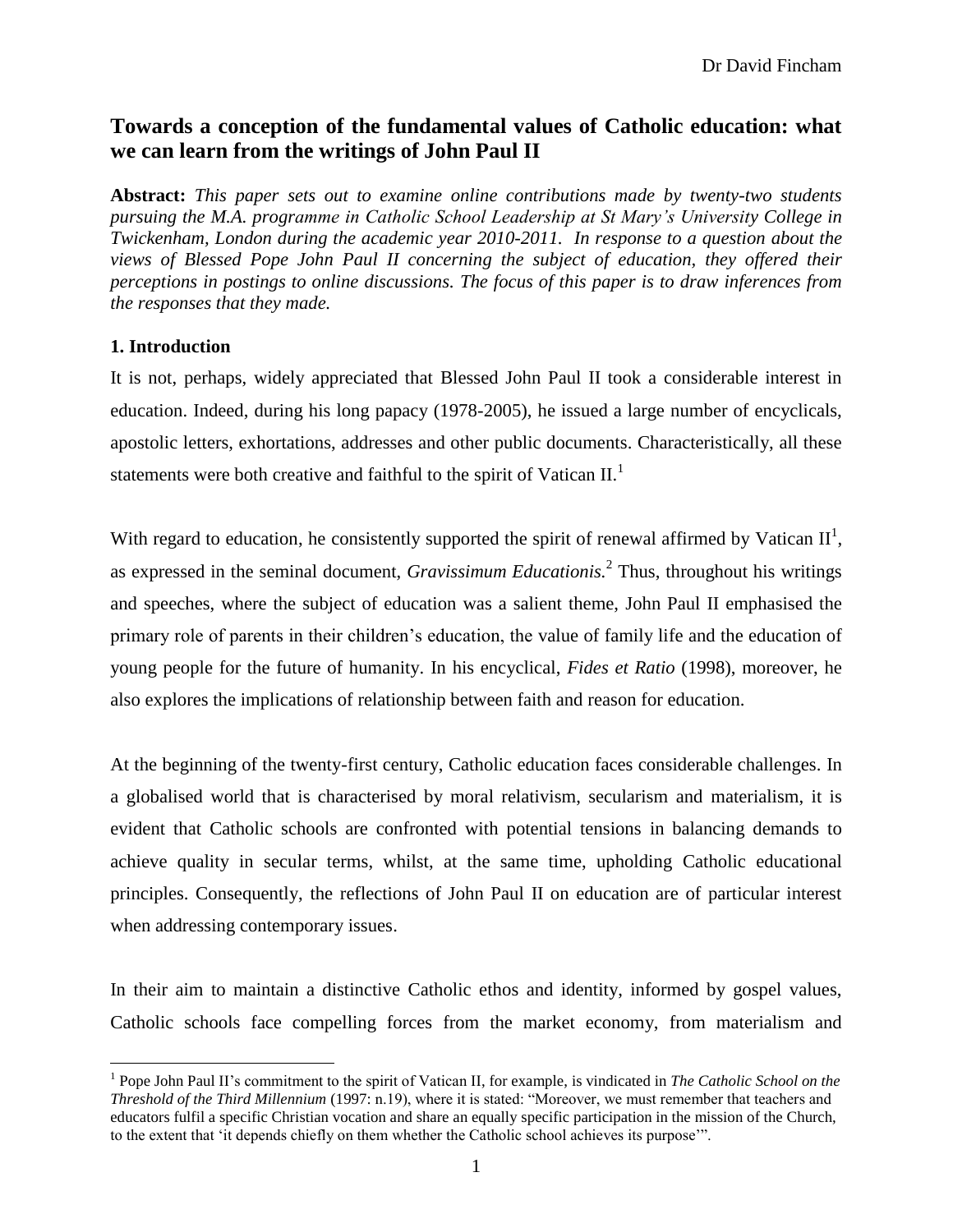secularism, as well as from the influences of the media and celebrity. In contemporary society, therefore, faith can often appear to be peripheral or irrelevant. Indeed, in an address in Glasgow, Scotland, Pope Benedict XVI drew attention to the phenomenon of "aggressive secularism":

Today, the United Kingdom strives to be a modern and multicultural society. In this challenging enterprise, may it always maintain its respect for those traditional values and cultural expressions that more aggressive forms of secularism no longer value or even tolerate.

(Pope Benedict's Homily at Bellahouston Park,  $16<sup>th</sup>$  September 2010)

The decreasing numbers of religious and clergy involved in schools produces additional concerns for Catholic education. Gallagher (2007: 263), for example, says that in England a further and related concern is that of the nurturing and development of future leaders, which has implications for the vocation of teaching:

A major concern of those with responsibilities for Catholic schools is the decline in the number of those applying for headships and deputy headships.

Indeed, the decline in the number of vocations arguably presents a considerable challenge to the spiritual culture in Catholic schools. It is in this context, that Grace (2002: Chapter 10) considers whether or not this decline in the religious orders working in Catholic schools will lead to a decline in the schools' spiritual capital, which he defines as "resources of faith and values derived from commitment to a religious tradition".

Hornsby-Smith pointed out as long ago as 1978 that there is a paucity of academic research in Catholic education. Although it should be acknowledged that in the course of the past thirty years, there has been an increasing interest in Catholic education as a subject of empirical research, educational scholarship and literature in this area still remains underdeveloped. There have been few studies, for example, from the perspective of teachers in Catholic schools. This study set out to investigate, in particular, how teachers working in Catholic schools responded to the published works of Pope John Paul II.

The intention of this paper, then, is to present the findings of empirical research, in which the reflections of teachers upon speeches, papers and letters about education issued by John Paul II are explored. It was anticipated that themes identified by the teachers would contribute to an understanding of contemporary concerns surrounding Catholic education.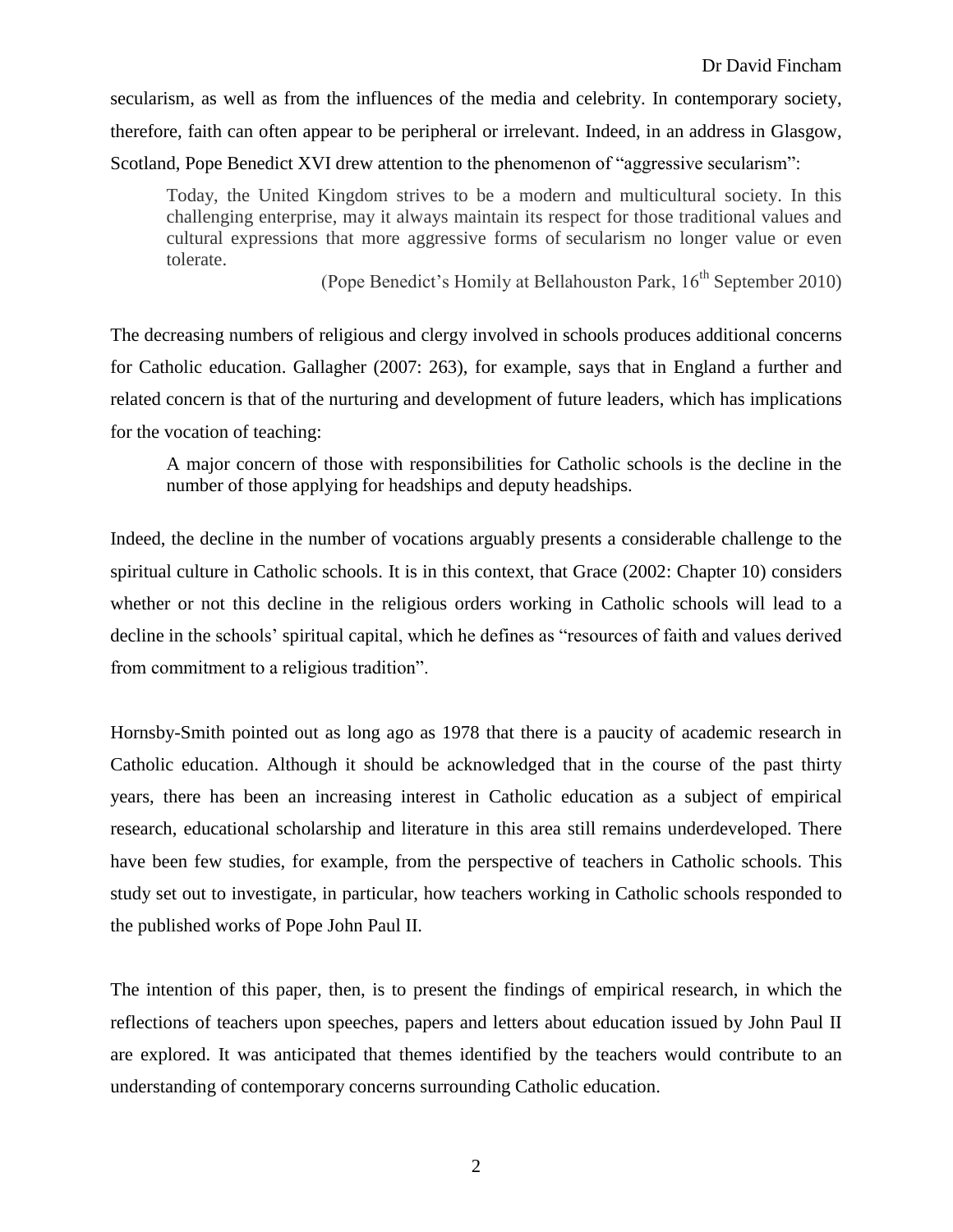Dr David Fincham

#### **Small-scale Research Study**

Teachers who participated as students in the M.A. progamme in Catholic School Leadership at St Mary's University College in Twickenham, London<sup>3</sup>, during 2010-2011 were asked to reflect upon speeches, papers and letters by John Paul II on the subject of education and identify significant passages for shared discussion.

The topic of discussion under consideration from within the online forum was articulated as follows:

**John Paul II wrote many speeches, papers and letters about education. We have much to learn from his inspiring writing which often addresses the fundamental values of Catholic education.**

# **Choose ONE paper which captures your interest. From this paper choose ONE statement that you find interesting and relevant to your work as a Catholic educator.**

Students were invited to share their views through an online discussion forum in a virtual learning environment. As in any traditional classroom, students had the opportunity to respond to a variety of topics arising from their reading and their experience. The focus of this paper is to examine contributions that were made to the discussion on the published work of John Paul II.

The main difference between a real classroom and a virtual classroom is that the discussions are asynchronous, i.e., students are able to post their contributions at any time of the day. Consequently, the interaction is democratic to the extent that, unlike in a real classroom, where it may be difficult for everyone to have their say, every online student would be able to take part in the discussion and offer their contributions in their own time. No one needs to feel left out through a lack of opportunity to speak.

The participants in the course are teachers from all phases of education – primary, secondary and tertiary – who hold a variety of responsibilities as classroom teachers, middle leaders and headteachers in Catholic schools. Potentially, therefore, they would contribute postings which reflect a wide range of practical experience within Catholic education and consequently offer a rich source of material for analysis.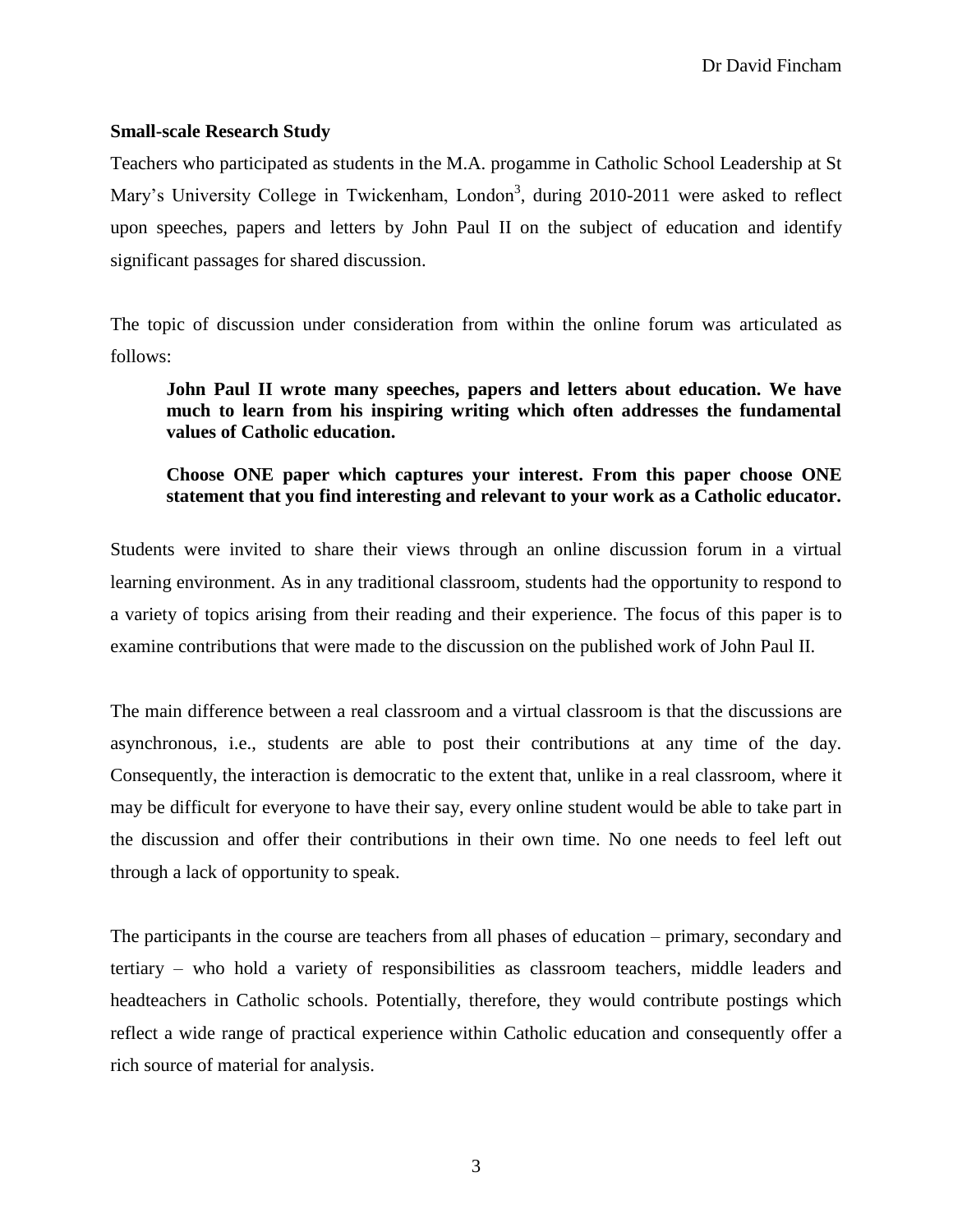Twenty-two teachers responded to the topic for discussion, sharing their perceptions of the speeches, papers and letters that were delivered by John Paul II on the subject of education. With reference to the parameters of the rubric stated above, the writer set out to conduct an enquiry into the online contributions.

#### **Discourse analysis**

The primary focus of this enquiry was to investigate the postings in respect of John Paul II's published work on education that participants shared within an online virtual learning environment. In order to investigate their perceptions, their responses to the online activity were examined through a form of discourse analysis<sup>4</sup>.

Discourse analysis is a process that is difficult to define but, in general, it can be considered as a means by which a researcher might understand the language of social interactions. Discourse analysis may consider any aspect of linguistic activity and can be applied for the purpose of examining both spoken and written forms of language. However, whilst it is acknowledged that, as discourse analysis does not elicit hard facts, the reliability and the validity of the findings are dependent on subjective and interpretive processes (and interpretation will inevitably be subject to bias), it nevertheless has the potential to provide a basis for gaining a perspective of participants' observations.

For the purpose of this study, the writer adopted a systematic approach by setting out to identify meaningful categories or themes in the online discussions. The process of selection of themes was conducted through close scrutiny of the text allied with the use of the "Find" function on Word. By interrogating the discussions shared by online contributors, the writer was able to identify recurring themes that could be abstracted from the texts.

In particular, through a careful analysis of the comments that students posted online, the following recurrent themes were identified: Faith; Family; Vocation; Mission; and references to Jesus. These themes were identified on the basis of being the most frequently referred to in the twenty two students' postings.

#### **Ethical Considerations**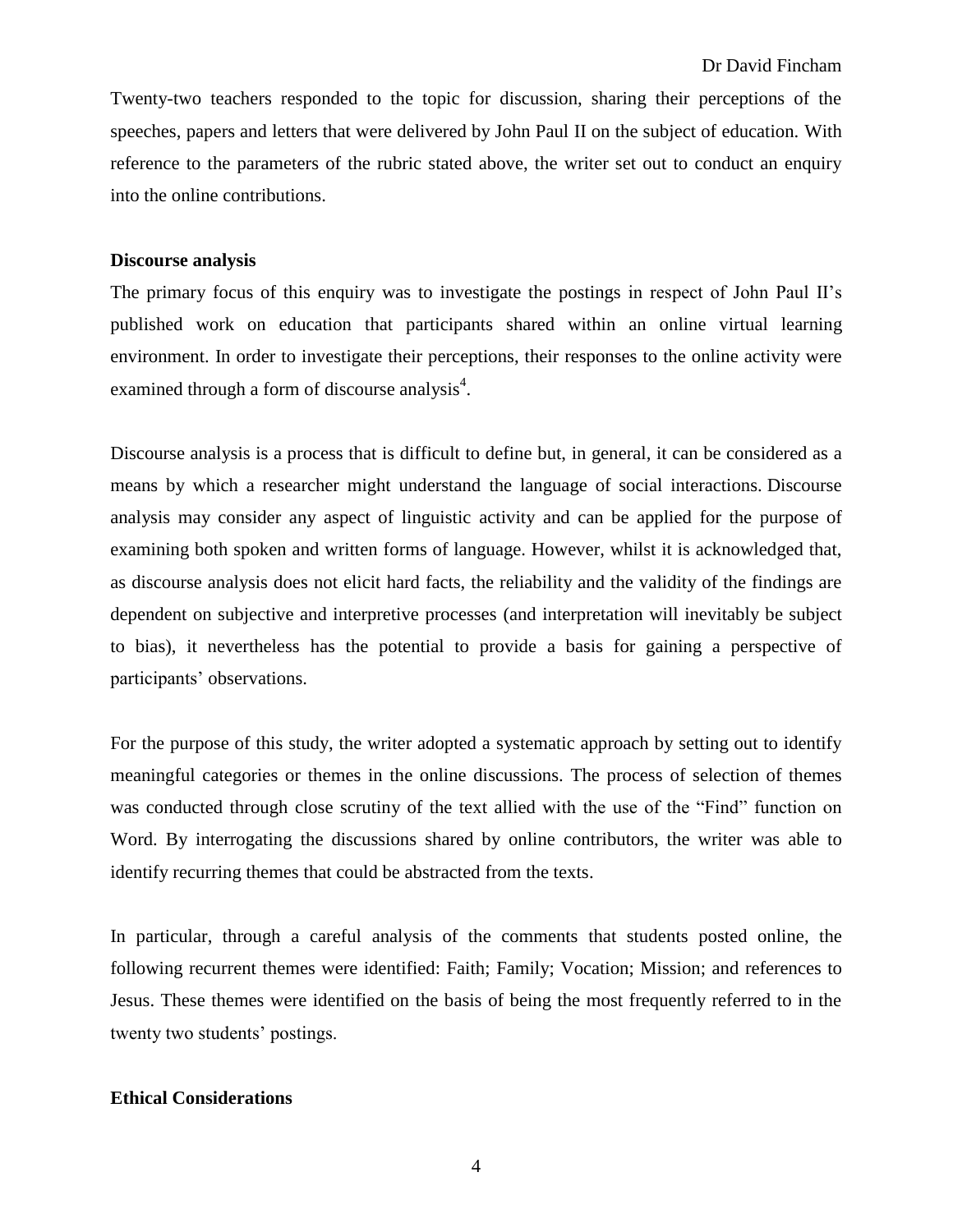In order to produce reliable outcomes, a research study needs to conform to ethical guidelines. Ethical problems can arise from all methodologies and can appear at any stage. It was therefore acknowledged that potential ethical repercussions of procedures and conduct that might confound the results of the investigation should be anticipated.

According to Sapsford and Abbott (1996, quoted in Briggs and Coleman; 2007: 231):

… *confidentiality* is a promise that you will not be identified or presented in an identifiable form, while *anonymity* is a promise that even the researcher will not be able to tell which responses came from which respondent.

Consequently, consideration was given in particular to ensuring the confidentiality and the anonymity of respondents. As the participants were known to the writer personally, all information gathered would be treated with the strictest confidentiality and the anonymity of the participants would be preserved. Therefore, information that could identify them as individuals would not be disclosed.

#### **Results**

#### *Faith*

In an analysis of online contributions, it was apparent that a number of respondents to the question placed emphasis on John Paul's reflections upon the subject of faith in education. Whilst secular values present a considerable influence on education, Catholic schools are, notwithstanding, called upon to develop the gift of faith. One contributor (Student One<sup>5</sup>), for example, quoted from the Pope's address at the opening of the Catholic Education Centre in Perth during his Pastoral Visit to Australia (1986: n.2):

# *In the midst of these different currents of the modern world, Catholic education seeks to be faithful to its religious dimension. Catholic education is called upon to develop the gift of faith.*

What resonates with this student is that faithfulness to the religious dimension is central to education in Catholic schools. Religious Education is a fundamental component of the mission of Catholic schools. It is not to be regarded as a "bolt-on" supplement to the curriculum but should be integral to the whole curriculum. As one of Graham Greene's characters says, "It's like one those sticks of rock: bite it all the way down and you'll still read Brighton."<sup>6</sup>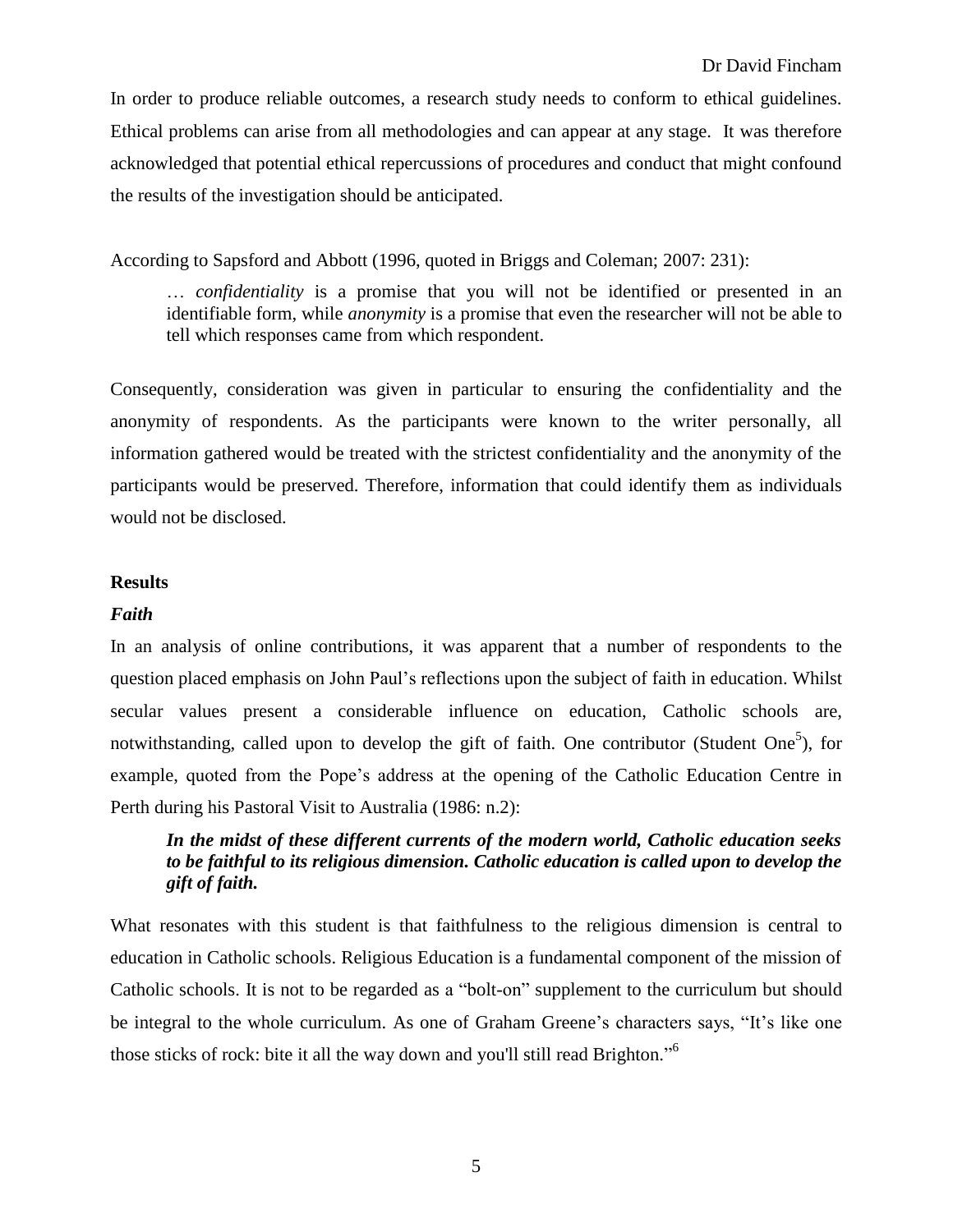Another student (Student Two) refers to John Paul II's apostolic letter, "Proclaiming Saint Thomas More" (2000), where the Pope refers to Saint Thomas More as someone

*…who distinguished himself by his constant fidelity to legitimate authority and institutions precisely in his intention to serve not power but the supreme ideal of justice.* (ibid; 2000: n.4)

In the contemporary world, potential tensions are created for Catholic schools where they are challenged to aim not only to uphold Catholic educational principles but also to achieve quality in secular terms. John Paul II, though, reminds us that the ideal of aspiring to "the dignity of a child of God"<sup>7</sup> should supersede any response to the demands of the secular state.

We recall, too, that, at the scaffold, Saint Thomas More is reputed to have uttered, "I die the King's good servant, but God's first." By his example, whilst Catholic schools are obliged to respect the authority of the state, they must nevertheless faithfully maintain their mission integrity<sup>8</sup>. As it points out in *Gravissimum Educationis*, the proper function of Catholic education is

"… to order the whole of human culture to the news of salvation so that the knowledge the students gradually acquire of the world, life and man is illumined by faith."

(Pope Paul VI; 1965: n.8)

A critical question is whether or not mission integrity can be sustained by future leaders in Catholic schools.

# *Family*

A distinctive element of Catholic education is the importance it places on the family in the education of children. Thus, it states in *Gravissimum Educationis* that

Since parents have given children their life, they are bound by the most serious obligation to educate their offspring and therefore must be recognized as the primary and principal educators.

(Pope Paul VI; 1965: n.3)

Primarily, then, education is the responsibility of parents. The role of the Catholic school is to support families in partnership in the upbringing of their children. Indeed, it was significant for two online contributors (Student Nine and Student Eleven) to point out that John Paul II reiterates the view that it is a responsibility of the Catholic school

*…to emphasize the essential role of the family in human and Christian education.*

(The Third International Congress on the Family: 1978)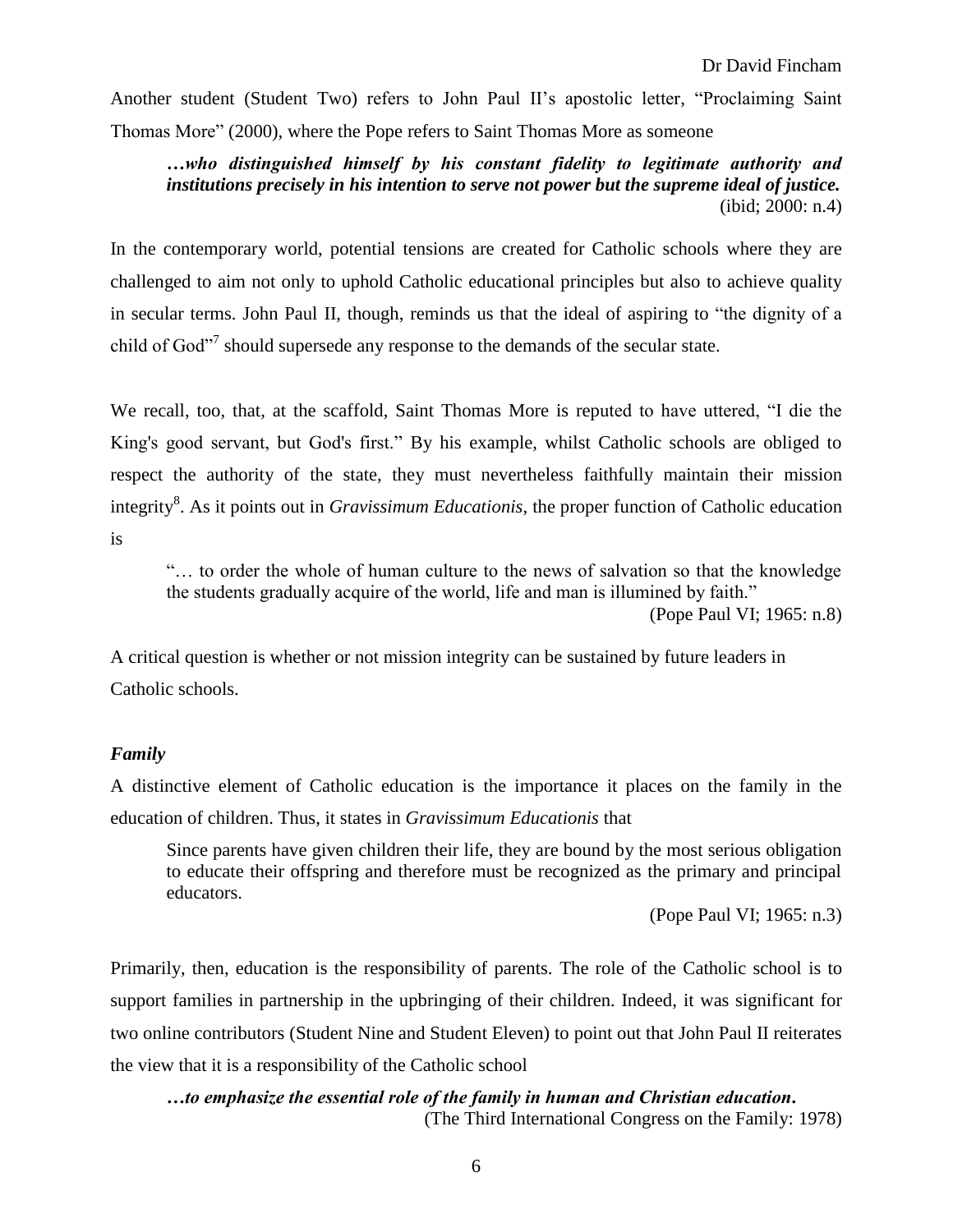Fundamentally, we recall the Holy Family - Joseph, Mary and the child Jesus – as an image that informs the Christian concept of the family. Indeed, an examination of the relationships between Joseph, Mary and Joseph provides us with insights into the complex relationships within a Christian family home. In this respect, Student Eleven again referring to John Paul II's (1978) address to participants in the Third International Congress on the Family quotes:

*…the family atmosphere must be one of trust, dialogue, firmness, rightly understood respect of incipient freedom: all things which permit gradual initiation to meeting the Lord and to habits which already honour the child and prepare the man of tomorrow.*

From the same address, too, in which John Paul II acknowledges "the orientations of the Second Vatican Council", another online contributor (Student Seventeen) quotes:

In this field, goodwill, love itself, are not sufficient. It is a skill that parents must *acquire, with the grace of God, in the first place by strengthening their own moral and religious convictions, by setting an example, by reflecting also on their experience, with each other, with other parents, with expert educators, with priests.*

The important role of parents in the upbringing of their children is again underlined. One implication is that, informed by the grace of God, parents need to teach their children wisely about respect for others and for themselves.

#### *Vocation*

The word 'vocation' in English is derived from a Latin word meaning 'a calling'. Consequently, the notion of Christian vocation is based on the calling to "be with Him"<sup>9</sup> and may, furthermore, be interpreted as a call to model Jesus' style of ministry. Catholic schools have traditionally drawn on the vocational commitment and faith leadership of its teachers. In this respect, one online contributor (Student Thirteen) refers to John Paul II's (1979) message to the National Catholic Educational Association of the United States, where he says:

*"But no Catholic school can be effective without dedicated Catholic teachers, convinced of the great ideal of Catholic education. The Church needs men and women who are intent on teaching by word and example – intent on helping to permeate the whole educational milieu with the spirit of Christ. This is a great vocation, and the Lord himself will reward all who serve in it as educators in the cause of the word of God."*

Teaching in a Catholic school requires a particular type of vocation that goes beyond the 'call' to help children learn. To be effective, teachers are required to show a significant commitment and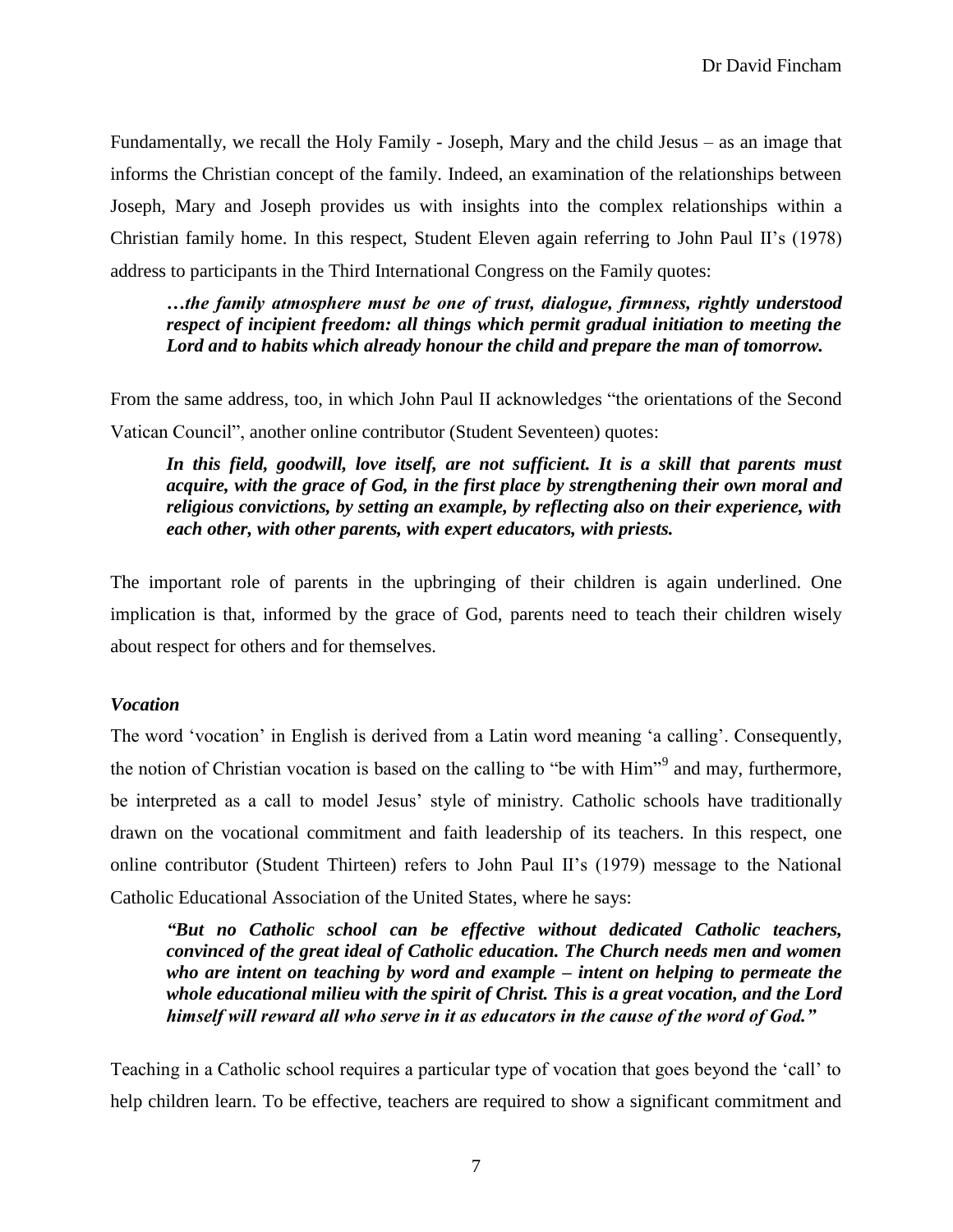involvement in their work. Their values, integrity and sense of dedication are important aspects of their task. There is a well-known maxim that "a good teacher teaches pupils not subjects". According to Parker Palmer, the American educationalist, in his book, *The Courage to Teach*:

Teachers are, in effect, signs of the presence of Christ within their educational community. They 'teach who they are'.

(Palmer; 1998: 1)

Significantly, in considering the notion of vocation, it should be pointed out that Pope Paul VI, in his Apostolic Exhortation of 1975, asserts:

Modern man listens more willingly to witnesses than to teachers, and if he does listen to teachers, it is because they are also witnesses.

One online contributor (Student Four) points out that John Paul II, in *Sapienta Christiana* (1979: n.VI), says that*:*

## *Teachers are invested with very weighty responsibility in fulfilling a special ministry of the word of God and in being instructors of the faith for the young. Let them, above all, therefore be for their students, and for the rest of the faithful, witnesses of the living truth of the Gospel and examples of fidelity to the Church.*

In this respect, John Paul II underlines and elaborates upon the assertion of the Council in the Vatican II document, *Gravissimum Educationis*, that "…teachers by their life as much as by their instruction bear witness to Christ…" (Pope Paul VI; 1965: n.8) Interestingly, according to Student Four, Pope John Paul II's statement would present a potentially stimulating and thoughtprovoking theme for discussion on the subject of the vocational implications of the teacher's role in a Catholic school at a staff retreat or day of spiritual renewal:

"It would be an interesting statement with which to start a staff retreat or day of spiritual renewal."

#### *Mission*

It is evident that teaching, from the beginning, was prominent among the functions of service $10$ . The way in which the first disciples responded to the call provides a model for Christian discipleship.<sup>11</sup> The calling is always oriented towards mission; those chosen are sent to take up Jesus' mission of transforming the world. As Humfrey (in Hayes & Gearon; 2002: 80) points out:

The school takes part in the mission of the Church by forming community, making disciples and sending them out into the world to proclaim the Good News of Jesus Christ.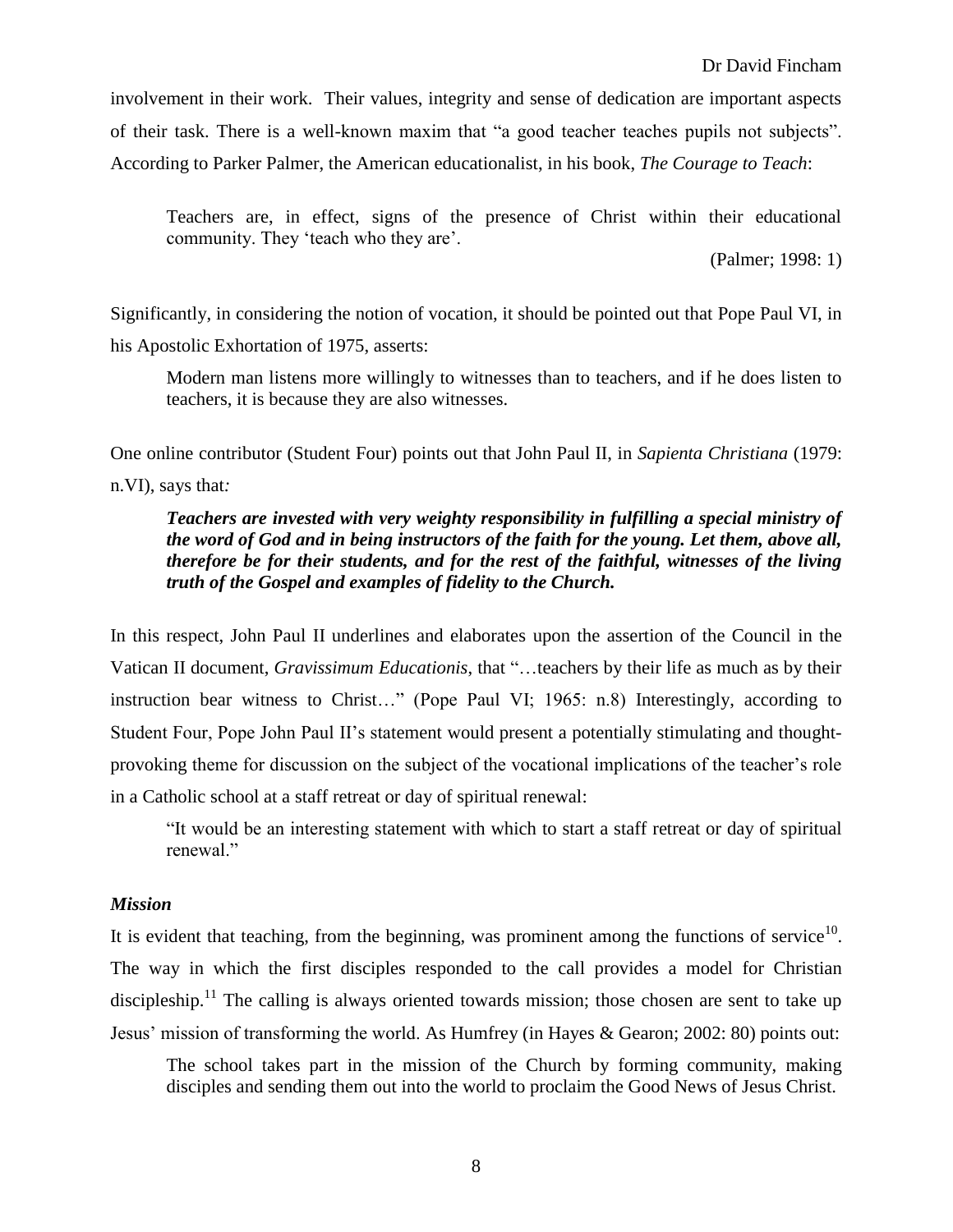For Student Fourteen, therefore, it was worth bearing in mind that John Paul II wrote in his exhortation to the Church in Europe (*Ecclesia in Europa*) that:

*Catholic schools are sometimes the only means by which the Christian tradition can be presented to those who are distant from it. I encourage the faithful involved in the field of primary and secondary education to persevere in their mission and to bring the light of Christ the Saviour to bear upon their specific educational, scientific and academic activities.*

As two other online contributors (Student Fifteen and Student Twenty) affirm, these sentiments are emphasized in the Vatican document, *Catholic Education on the Threshold of the Third Millennium* (1997: n.19), which not only celebrates the importance of teaching but also draws attention to the challenges that are implied:

*Teaching has an extraordinary moral depth and is one of man's most excellent and creative activities, for the teacher does not write on inanimate material, but on the very spirits of human beings. The personal relations between the teacher and the students, therefore, assume an enormous importance and are not limited simply to giving and taking. Moreover, we must remember that teachers and educators fulfil a specific Christian vocation and share an equally specific participation in the mission of the Church, to the extent that 'it depends chiefly on them whether the Catholic school achieves its purpose'.*

Significantly, another online contributor (Student Nineteen) points out that the same Vatican document (ibid.; 1997: n.9) draws attention to the fact that, with regard to mission, the Catholic school is essentially concerned with the education of the human person:

# *"The person of each individual human being, in his or her material and spiritual needs, is at the heart of Christ's teaching: this is why the promotion of the human person is the goal of the Catholic school".*

Hence, the Catholic school is charged with the mission of providing possibilities and opportunities for all members of its community to aspire to all that is best in the human spirit.

# *Jesus*

It is axiomatic that the person of Jesus is at the heart of Catholic education. The Sacred Congregation for Catholic Education (1977: n.14) emphasised this when it asserted that in a Catholic school Jesus is "the foundation of the whole educational enterprise". A number of online contributors chose quotations from John Paul II's addresses that reinforced this fundamental principle. Student Three, for example, shows that in his 1982 address to the staff and students of St Andrew's College of Education, Glasgow, John Paul II said: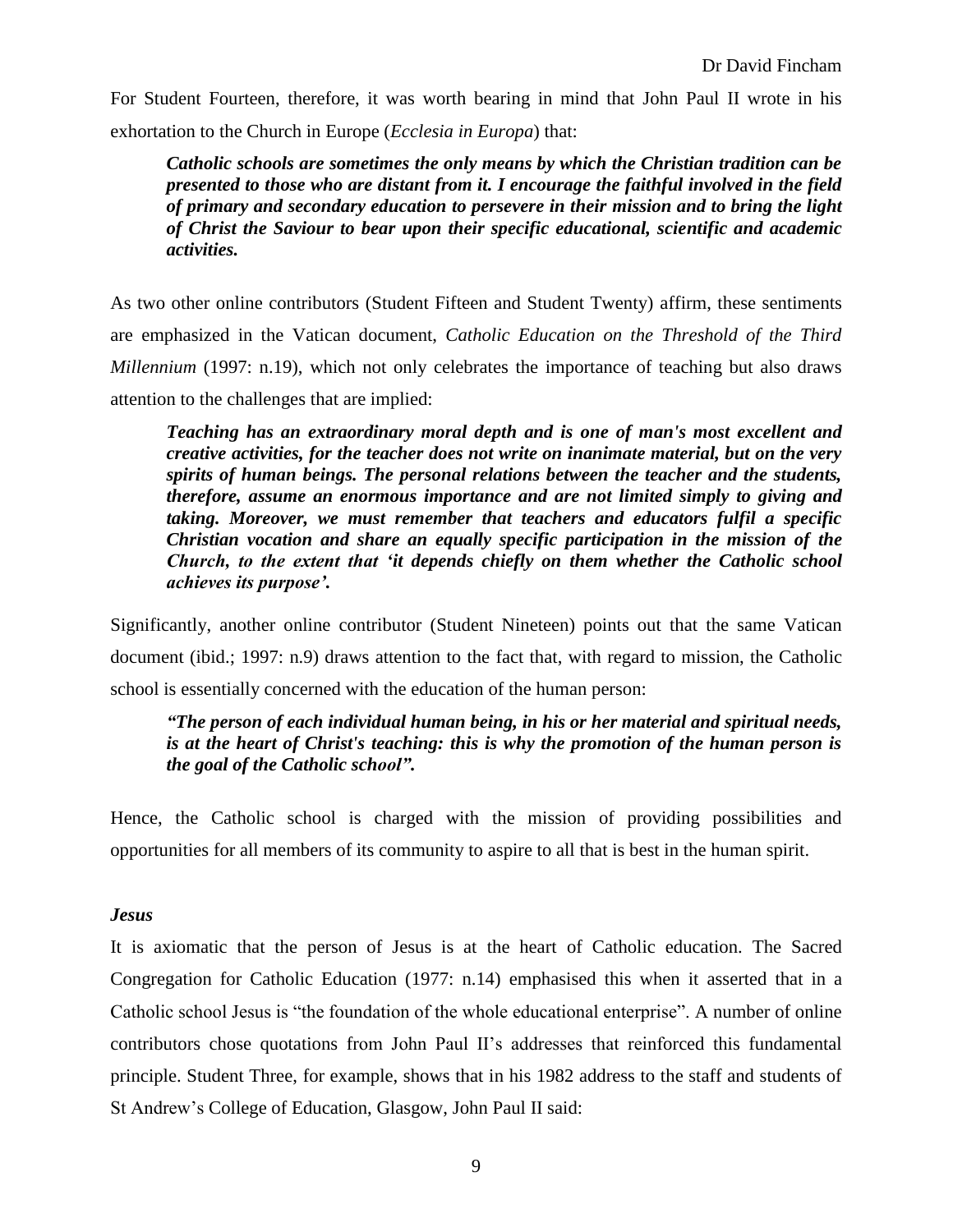*"In reflecting on the value of Catholic schools and the importance of Catholic teachers and educators, it is necessary to stress the central point of Catholic education itself. (John Paul II; 1982: n.5)*

This view is reinforced by an online student (Student Three), who, in another contribution, points out that, in 1978, in his message to the National Catholic Educational Association of the United States, John Paul II said that Catholic education is above all:

## *"…Catholic education is above all a question of communicating Christ, of helping to form Christ in the lives of others."*

Another online contributor (Student Twenty-One) quotes from John Paul II's (1986) homily on the occasion of the beatification of Father Kuriakose Elias Chavara and Sister Alfonsa Muttathupandathu, when he says:

## *"Jesus … speaks to everyone. We are called to holiness. We are all called to communion with him: with his Heart, with his Cross, with his glory."*

Student Five indicates that in his Address to the rectors, professors and students of the Institutes of Catholic Education in Rome in 1979, Pope John Paul II said:

*As mankind is approaching the year two thousand, it is not permissible for the People of God to delay, to stop, or to move back. The Church must walk in history with her eyes turned backwards (Ecclesia retro-oculata) and at the same time forwards (Ecclesia ante-oculata), but, above all, fixed upwards towards Christ, her Lord (Ecclesia supraoculata): levatis ad Dominum oculis... It is from above, in fact, it is from him that she gets inspiration, strength, resistance, courage….*

(John Paul II; 1979: n.5)

This is a positive message of hope. In considering the centrality of Christ in Catholic education, we recall, for example, the words of Jesus: "… I am always with you until the end of time." (Matthew 28: 20)

# **Limitations of the enquiry**

This study does not claim to be an exhaustive account of everything that John Paul II wrote on the subject of education. Indeed, the concern of this study was rather to focus on exploring recurring themes that were identified by the writer in examining online contributions made by students participating in the M.A. in Catholic School Leadership at St Mary's University College.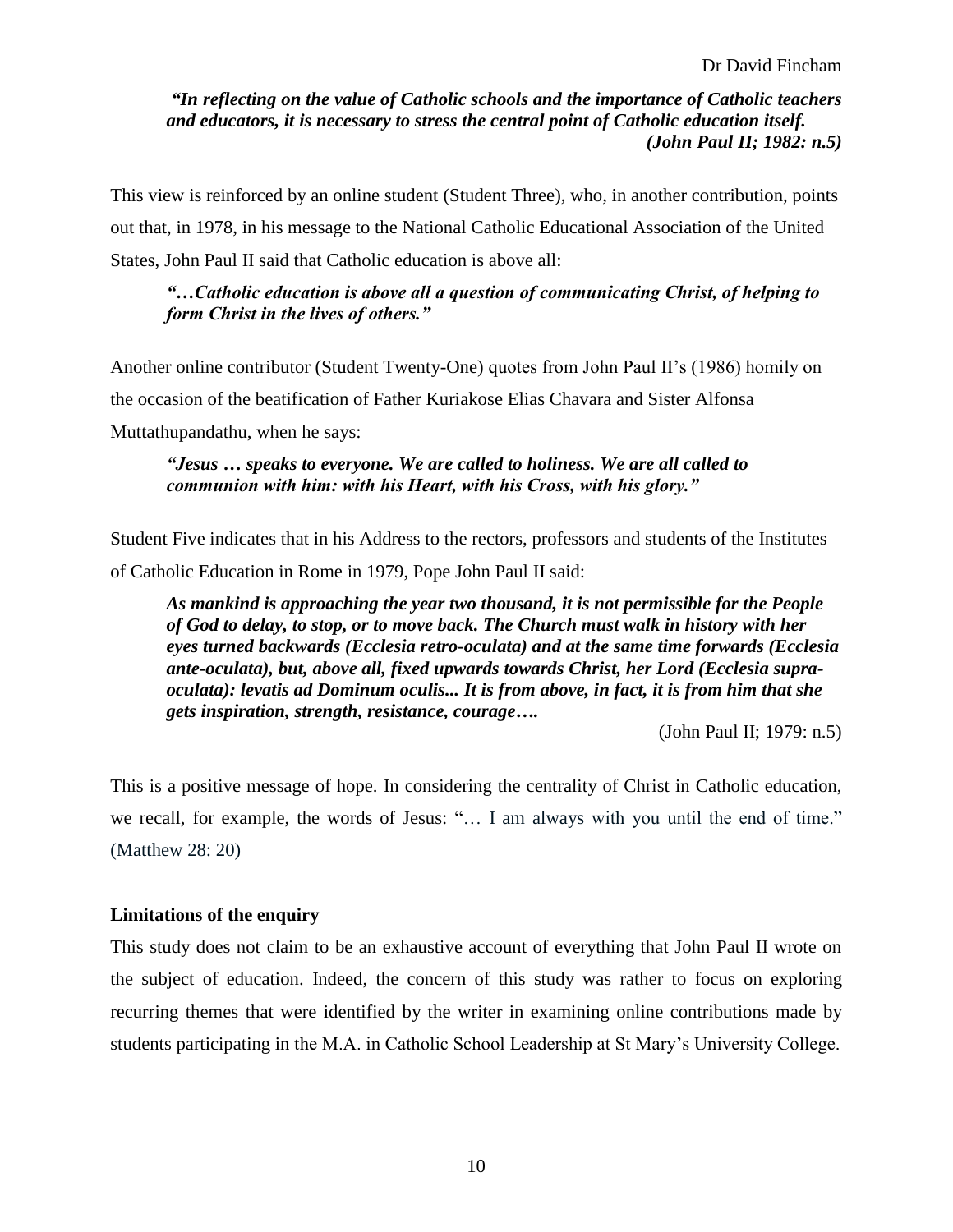As a small-scale enquiry, of course, it was subject to limitations. It could only, for example, draw on the reflections of a small group of students who responded to the given topic; it is not claimed to be a representative sample of teachers. However, the online contributions offered a range of responses to statements made by John Paul II, which provided a lively forum for discussion.

As an ethnographic study, confined to a relatively small number of people, it would be difficult to generalise from the findings. Nevertheless, there are advantages in exploring the responses of contributors to online discussions rather than conducting a survey of a broader population in that it was possible to elicit readily available information within a limited time. Another advantage was that, in gathering phenomenological data, it was possible to explore and interpret the views of the contributors in a personal and individual way.

It should be conceded that the analysis and interpretation of the responses of the online contributors is open to challenge. Observations obtained from qualitative data are characteristically partial. In analysing the information, therefore, the writer identified what appeared to be recurrent themes in the online contributions in order to draw inferences from views expressed about the pronouncements of Blessed Pope John Paul II's on the subject of education.

There is a linguistic aspect to the enquiry, too, insofar as it can be argued that language is determined within a social and ideological context<sup>12</sup>. The construction and representation of the language of discourse is influenced by the context in which it takes place. Thus, it is acknowledged that, semantically, the themes under review have theological implications that are relevant to the analysis.

Whilst it might be argued that this investigation is very limited and, as a result, the analytical scope may be circumscribed, it does nevertheless reveal concerns that are currently exercising teachers. To this extent, it can contribute to a continuing conversation about the nature and purpose of Catholic education.

#### **Summary**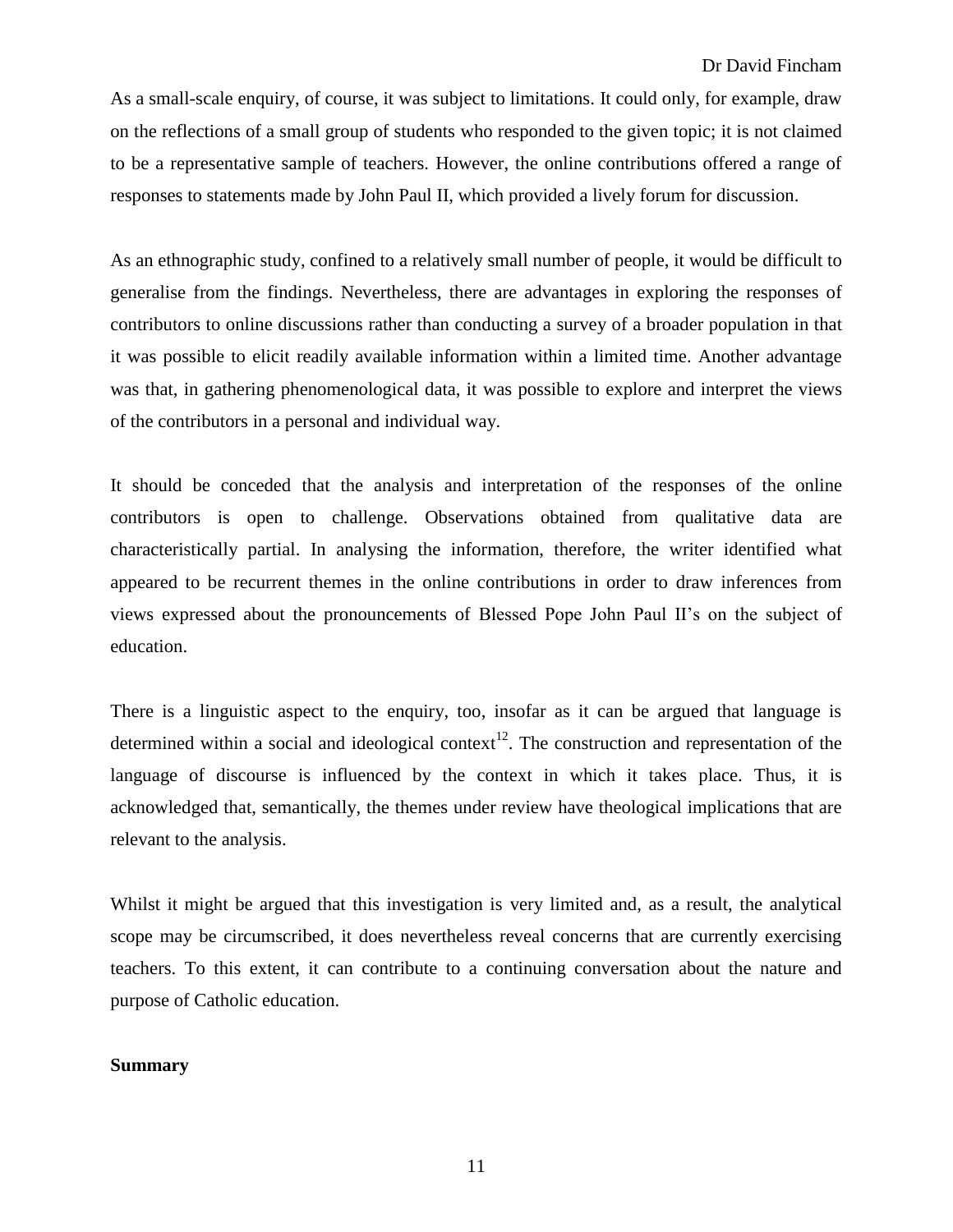It would be pertinent here to draw together some final reflections upon the postings made by online contributors on this subject. These reflections are presented systematically according to the salient themes were identified above: Faith; Family; Vocation; Mission; and references to Jesus.

#### *Faith*

From a phenomenological viewpoint, every online contributor will have presented an individual perspective to share for reflection, so it is perhaps not surprising that they should respond in different ways to the given topic. Whilst there were diverse responses, however, it was possible to identify recurring themes in their postings.

Through an analysis of the online contributions, for example, one impression was that, throughout his writings and speeches on the subject of education, Blessed Pope John Paul II consistently affirmed the spirit of the Second Vatican Council as expressed in its seminal educational document, *Gravissimum Educationis*. Thus, for example, he emphasised that knowledge should at all times be illuminated by faith*. 13*

It is evident that a faith dimension should pervade all aspects of the Catholic school. Indeed, there is a constant need to promote a consistent, distinctive and specifically Catholic ethos. A challenge for Catholic schools, therefore, is to articulate a clear vision of Christian faith informed by Gospel values.

#### *Family*

For some of the teachers who participated in online discussions, John Paul II's (1978) address to the Third International Congress on the Family was noteworthy. In line with Vatican II, John Paul II recognises the primary role of parents in their children's education to be pre-eminent. It is evident in the 1965 conciliar document, *Gravissimum Educationis*, for example, that the role of the family in the education of young people is significant, because, as

"…it is the parents who have given life to their children, on them lies the gravest obligation to educate their family. They must be recognised as being primarily and principally responsible for their education."

(Pope Paul VI; 1965: n. 3)

The Church maintains that a child's first encounters with loving relationships should be experienced within the home. The role of the Catholic school is to collaborate with the home.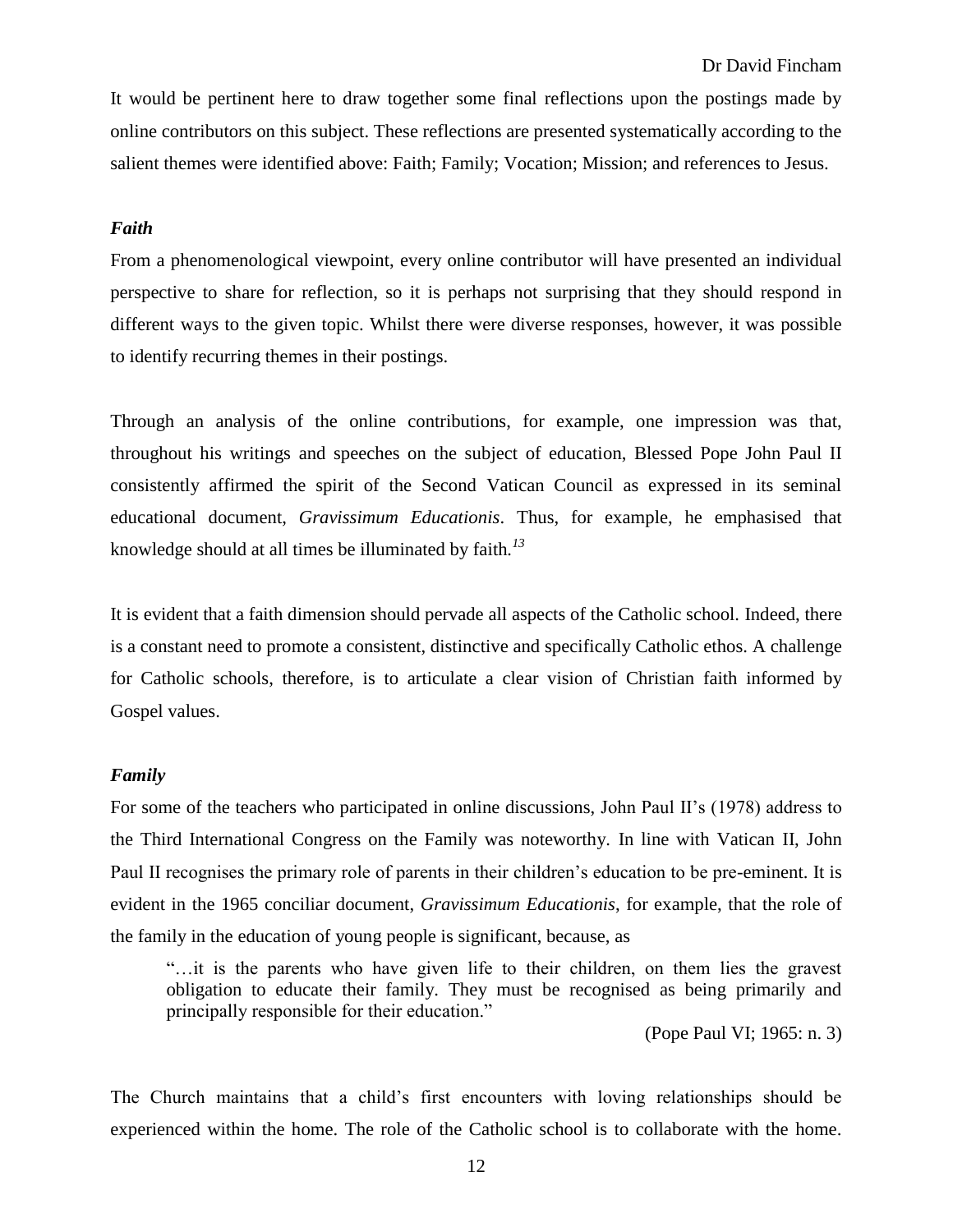Consequently, the main purpose of the Catholic school is to support parents of the children in their task of educating their children. There are potentially a number of implications for Catholic schools in contemporary society, however, in terms of the education of parents, considering the degree to which parents are active in the Church.

In today's society, moreover, there is a question about what is meant by 'family'. Indeed, the implication that a family represents the marriage of a husband and wife is often open to question. It is interesting to quote, for example, from a sixth form lesson in which students were discussing the question of fidelity in marriage, when a teacher was asked: "Why does my mother say I can't sleep with my boyfriend at the weekend when her boyfriend lives with us all the time?" (Quoted in CES; 1998: 18)

#### *Vocation*

Another challenge for Catholic schools relates to teaching as a vocation. With the reduction in the numbers of religious and clergy on the staff in Catholic schools, the physical presence of a vocational life is less evident. Today, teachers in Catholic schools are now almost exclusively drawn from the laity. This has created challenges for teachers with regard to balancing a commitment to teaching as a vocation and the responsibilities of home and family life. How far is teaching to be considered as a vocation and how far it is to be considered as a job of work? There are longer term implications, too, with regard to maintaining the distinctive ethos of the Catholic school. $14$ 

In addition, there are concerns about the appointment and retention of staff who are conversant with the Catholic ethos and mission. Fewer staff in Catholic schools have received a Catholic education or formation, let alone are 'theologically literate'<sup>15</sup>. There is consequently a need to provide opportunities for spiritual formation.

#### *Mission*

The Catholic school also has a responsibility "to hand on the cultural legacy of previous generations" (*Gravissimum Educationis*; 1965: n.5). It would be advantageous, therefore, to provide opportunities for those working in Catholic schools to develop an understanding of the cultural capital $16$  that informs their distinctive mission.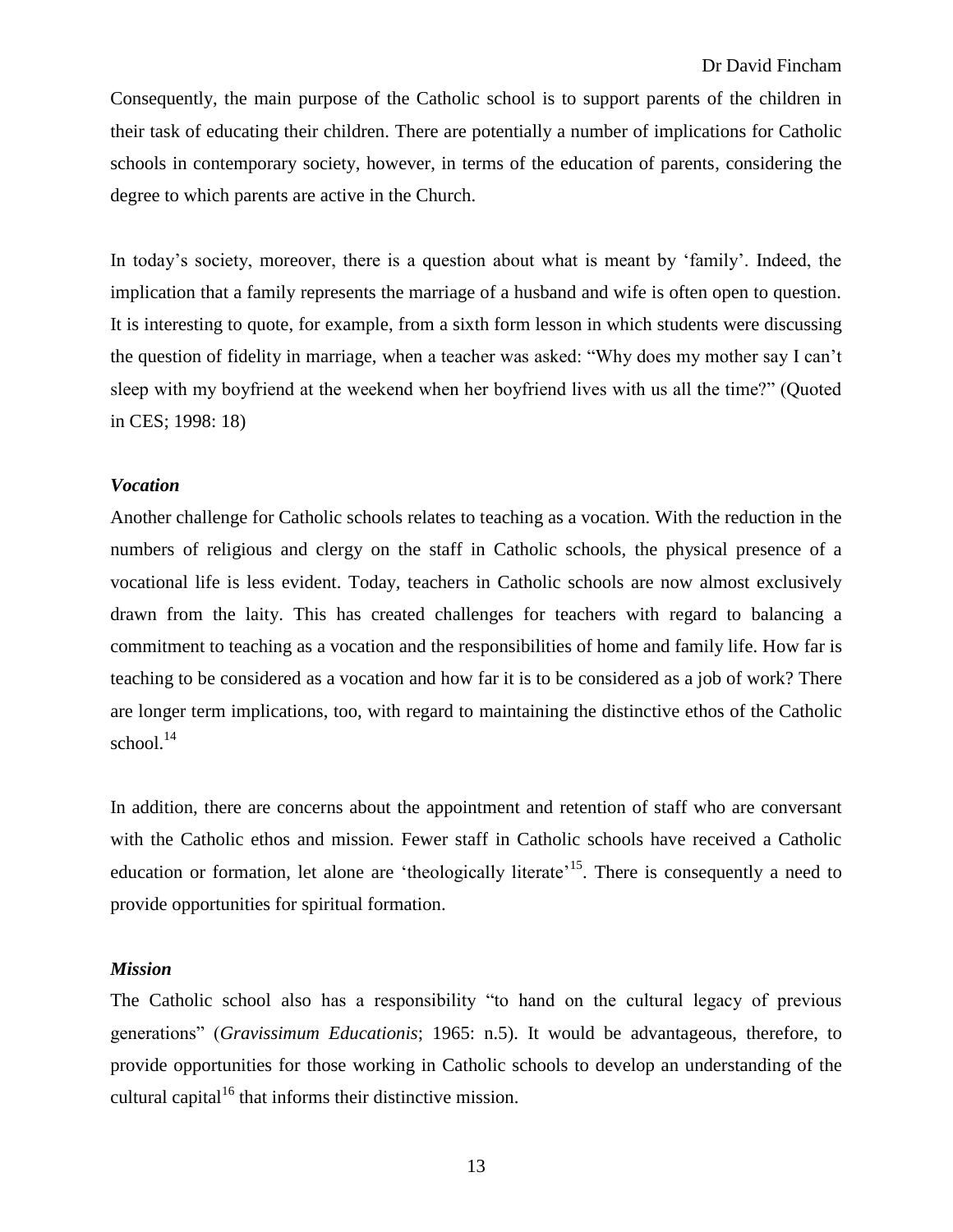There are also wider socio-political and cultural challenges. Of contemporary interest, for example, through their reflections upon the writings and speeches of John Paul II, online contributors indicated concerns about how Catholic schools might balance potential tensions between meeting the secular demands of the state, on the one hand, and fulfilling the faith mission of the Catholic Church, on the other.

#### *Jesus*

The values that explicitly arise from the teachings of Jesus Christ make Catholic school communities distinctive. In the Catholic school the commitment to such values arises from the school's mission being based on those teachings. From an analysis of the postings of online contributors, it was, perhaps, unsurprising, therefore, that it was possible to identify in their selection of passages from the work of John Paul II on the subject of education a significant number of references to Jesus Christ.

In the context of contemporary society, Kavanaugh (2004: xiv) says that there is a

…spiritual crisis at the heart of social and political and economic evils.

Within this spiritual desert, the Catholic school can bring the Good News of Jesus Christ into the lives of young people. The Catholic school, therefore, has the opportunity constantly to respond to the presence of Jesus Christ, by recalling that

"…where two or three are gathered in my name, there am I among them."

(Matthew 18: 20)

#### **References**

Bakhtin, M.M. (1986) *Speech Genres and Other Late Essays*, Austin: University of Texas Press

Catholic Education Service (1998) *Education for Love* (London) CES

Congregation for Catholic Education (1997) *The Catholic School on the Threshold of the Third Millennium*, Vatican

Flannery, A. (1984) *Vatican Council II: The Conciliar and Post Conciliar Documents*, Collegeville, MN: Liturgical Press

Gallagher (2007) "Catholic Schools in England and Wales: New Challenges" in Grace, G. and O'Keefe, J. (eds.) *International Handbook of Catholic Education: Challenges for School Systems in the 21st Century*, Springer: Dordrecht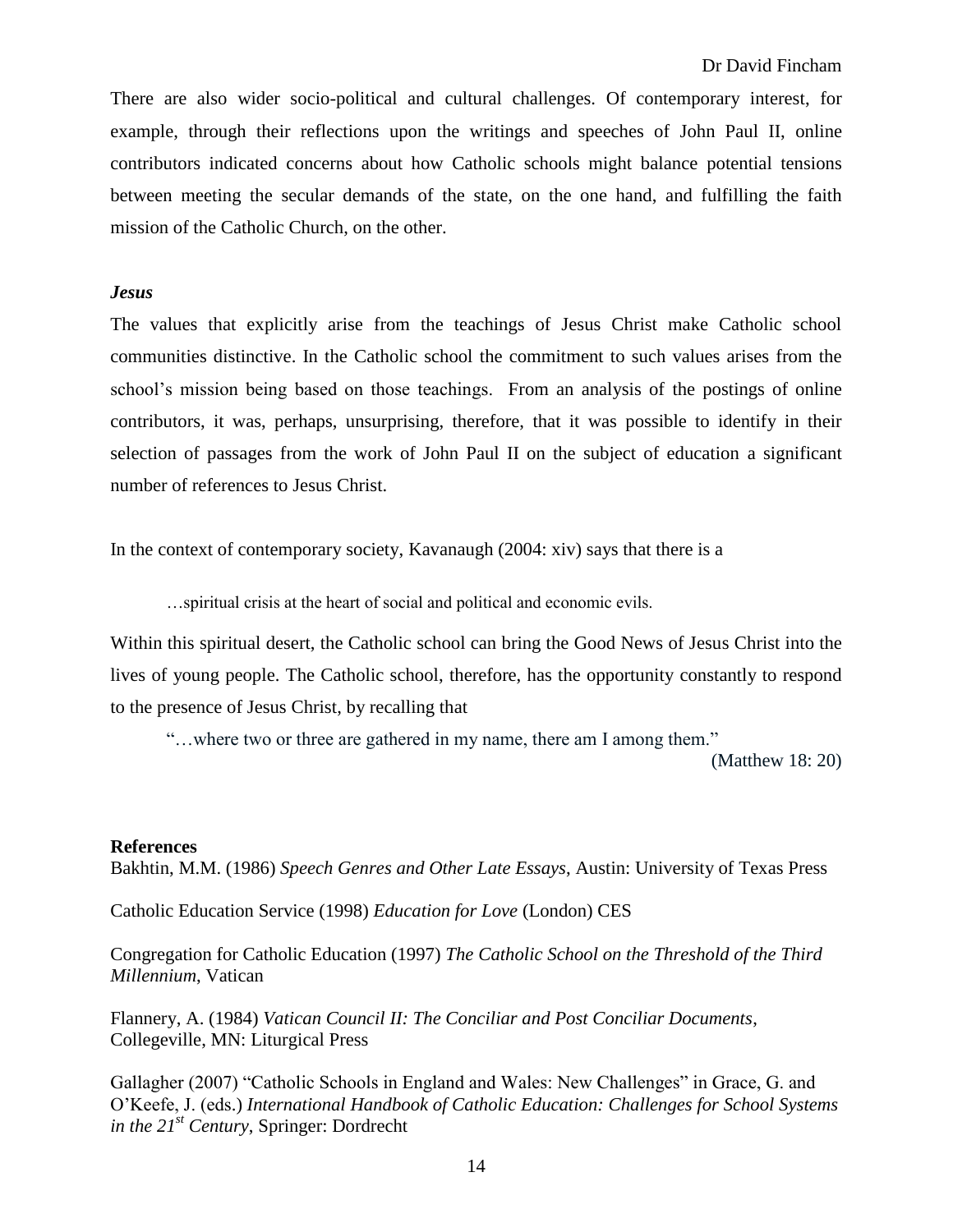Grace, G. (2010) "Mission Integrity: Contemporary Challenges for Catholic School Leaders" Presentation to: ACU: 5th International Conference on Catholic Educational Leadership: Sydney: 2-4 August 2010

Hayes, M. and Gearon, L. (eds.) (2002) *Contemporary Catholic Education*, Leominster: Gracewing

Hornsby-Smith, M. (1978) *Catholic Education: The Unobtrusive Partner*, London: Sheed and Ward

Humphry, P. (2002) "Worship in Catholic Schools" in Hayes & Gearon, pp. 79-90

Kavanaugh, J.K. (2004) *Following Christ in a Consumer Society*, New York: Orbis

Lydon, J. (2011) *The Contemporary Catholic Teacher: A Reappraisal of the Concept of Teaching as a Vocation in the Catholic Christian Context*, St Mary's University College, Twickenham: unpublished doctoral thesis.

O'Collins, G. and Hayes, M. (eds.) *The Legacy of John Paul II*, Leominster: Gracewing Publications

Pope Paul VI (1965) *Declaration on Christian Education ('Gravissimum Educationis'),* in Flannery, A. (1984) *Vatican Council II: The Conciliar and Post Conciliar Documents*, Collegeville, MN: Liturgical Press

Pope Paul VI (1975) *Apostolic Exhortation: Evngelii Nuntiandi* Vatican City, Libreria Editrice Vaticana

Pope Benedict (2010) *Homily at Bellahouston Park* <http://www.kristosmedia.org/Admin/Uploads/media/56/BenedictXVI.pdf>

Pontifical Council for Justice and Peace (2004) *Compendium of the Social Doctrine of the Church*, Vatican: Vatican Pubs.

Potter, J. (1997) 'Discourse Analysis as a Way of Analysing Naturally Occurring Talk' in Silverman, D. (ed.) (Chapter 10)

Sapsford, R. and Abbott, P. (1996) 'Ethics, politics and research' in Sapsford, R. and Jupp, V. (eds.) *Data Collection and Analysis*. London: Sage. Ch. 13 quoted in Briggs, A.R.J. and Coleman, M. (eds.) (2007) *Research Methods in Educational Leadership and Management*. Thousand Oaks CA: Sage  $(2^{nd}$  edition.)

Silverman, D. (ed.) (1997) *Qualitative Research,* London, Thousand Oaks, New Delhi: SAGE Publications